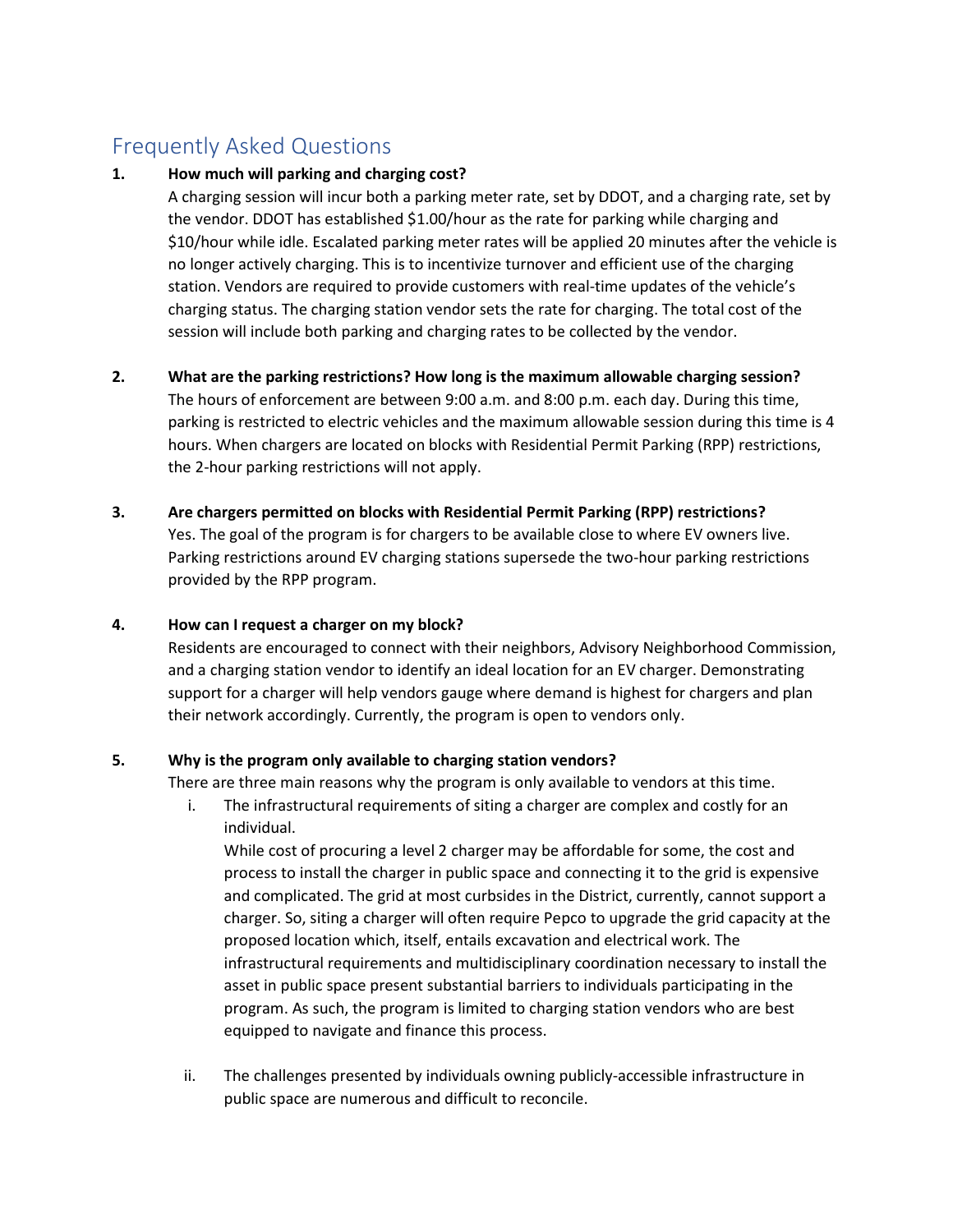As a matter of policy, if DDOT were to permit individuals to participate in the program and own a charger in public space, the agency would not restrict use of that charger to the owner. The charger would be a neighborhood resource. With that in mind, a private individual's ownership of a publicly-available asset in public space poses many policy questions that are difficult to answer: who is responsible for maintaining the charger in a state of good repair; should the District cite the owner if a charger remains out-ofservice for an unreasonable amount of time; who is responsible for the charger if the owner relocates; and, who collects the parking meter and charging rate. While these questions may have conceivable answers, considering the other barriers to individuals' participation the program, DDOT agrees that limiting the program to charging station vendors creates a practical regulatory environment to effectively manage the program.

iii. The statutory requirements of the enabling legislation, the Electric Vehicle Public Infrastructure Expansion Act of 2017, includes equity and data sharing requirements with which an individual cannot comply. The EV Public Infrastructure Expansion Act requires that chargers be dispersed throughout all eight Wards and that the permit holder transmit usage data to the District. DDOT agrees that these requirements would be inappropriate to impose on an individual.

### 6. Why did DDOT choose to expand the charging network via a public space permit? DDOT chose to proliferate chargers through the public space permitting process for three reasons:

- i. The coordination needed to install charging stations is best orchestrated by DDOT's Public Space Regulation Division.
- ii. DDOT does not have enough information to pre-select locations that meet each requirement to successfully host a charger.
- iii. Expanding the number of charging station vendors will diversify the services offered to EV owners.

More on the rationale behind the policy decisions reflected in this program can be found, here, in the preamble of the second proposed rulemaking on curbside EV charging.

#### 7. Why did DDOT not standardize a charging rate?

DDOT did not include regulations standardizing a tariff or a charging rate because DDOT does not have a formal role in the rate-making process. The cost of electricity charged to residences, commercial entities, and other customers, e.g. a charging station vendor, in the District is determined by Pepco and the Public Service Commission (PSC), not DDOT. Additionally, standardizing a rate would inhibit a vendor's ability to offer a flexible pricing framework to customers. For example, some vendors charge a usage fee per kilowatt-hour, some vendors permit unlimited charging with a membership fee, and some vendors charge a membership fee and have usage fees for non-members and discounts for members. Some vendors implement a dynamic pricing framework across their charger network to incentivize charging at different times and locations. DDOT believes that this flexibility is a benefit to the program and